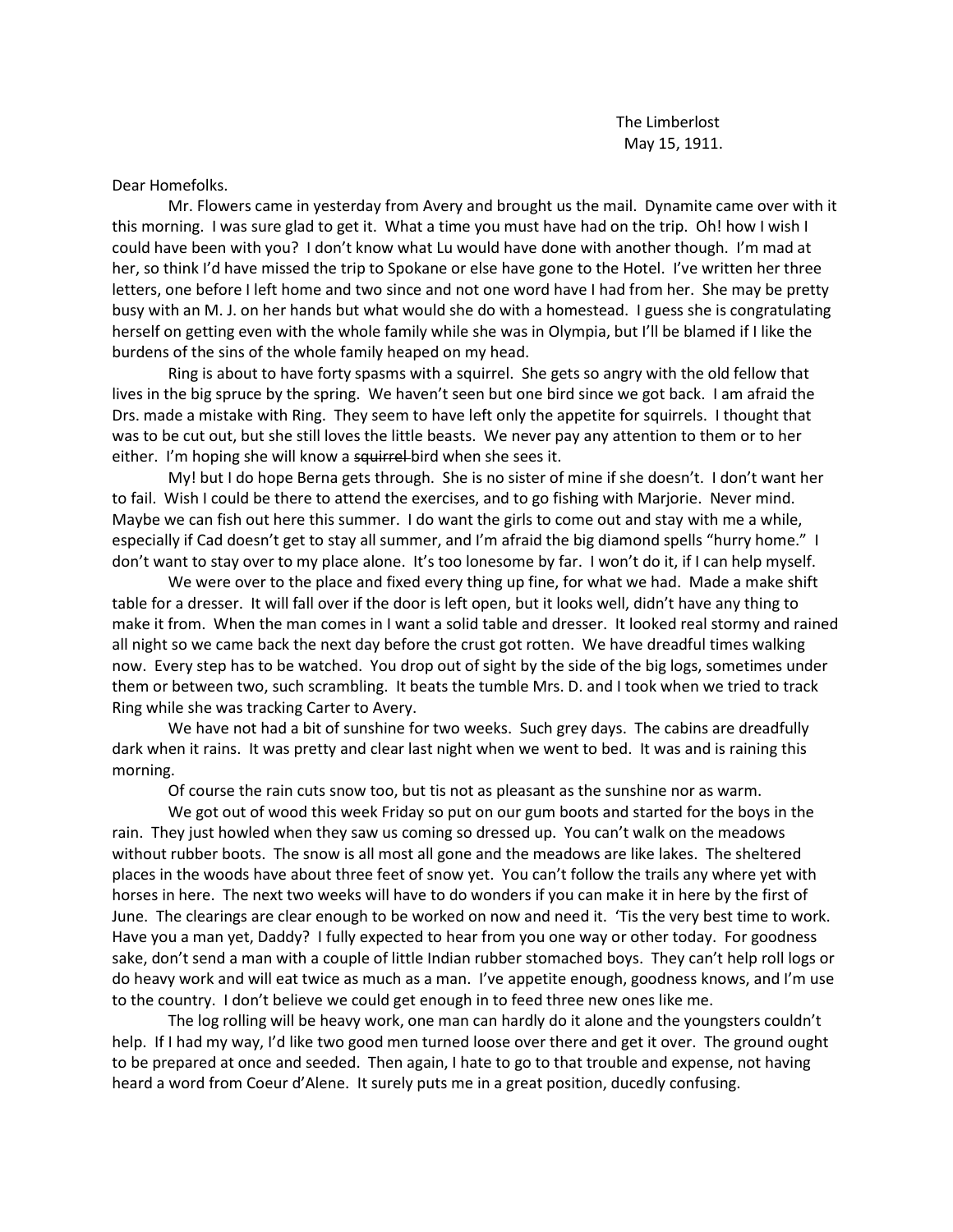We have not provision to cook for men. If Mrs. D gets her men in here, it will run things nearly to bed rock. Then what will I do. How will we manage to settle that? My work is just as important. Well? I wonder what next?

Dynamite and Art. Larson went over to the place and sized up the clearing for my place. They didn't think it would be at all hard for a clearing. The building and fencing will be the hardest. They didn't set any price and the mail today said Mrs. D. wanted Dynamite, so I expect that's all off. Dynamite is a willing worker, has never done any clearing. I don't know how he would be to go ahead, (not very good I reckon) but he would do very very well for a second man. Art. may want work as a second man. I can't tell until I see him or hear, but I can't make any arrangements until I hear from you either. So there I am. Dynamite is going to Clarkia and will drop you a letter about the trails etc from there.

Mr. Flowers says there'll be a Gov. man in here shortly, to inspect his place. Don't know whether we came under that head or not. Will plant the onions, but can't do it until the clearing is made for the garden.

I'm in the same position as Mrs. Taylor. My little heating stove pipe is entirely too short so we used May's pipe. Now when May comes in, I'm out, for she will need her pipe. If whoever comes in to work likes a heavy axe tell them to bring it in. My axe is a three pounder. They'll need their own bedding too. I have no nails, for roofing or furniture, either. Could you, when you come, bring out a few strawberry plants, raspberry, currant, gooseberry, …anything else to make a garden a garden. I believe I can get a rhubarb root or two from Mrs. D. Ask her?

Please ask Mrs. D. about the oats. Are the sack and half hers and mine together, or does part belong to Mrs. Torsen. If so, will there be enough to seed do you suppose? I'd like another box of 38 Specials, and a little alcohol. Also tacks for my shoes. Myrtle and I have used those you gave me in the heels of our rubber boots. We just could not walk until we nailed the heels.

My big boots have stretched all out of existance. I'll have to have a light insole I guess. My feet roll around like ten pins in my shoes, perhaps I could use the insoles Berna wore in her slippers last summer. It will take but a very thin pair.

I have but one table cloth but I think I can get along with that very nicely. As for curtains, I have plenty of white swiss. All I need is enough drapery to cover the lower part of the stand, and enough for a little touch of color at the window, but the later I can do with out, beside the beds. I have no cover for the stand but think I can use one of the old white curtains I have here, but have not enough for a drape and cover.

Please see if I didn't leave my gause under drawers at home last October. I have but one pair here. I have shirts enough for twins.

Beets, carrots, peas, radish lettuce. Have flowers.

Please keep all my letters that you have and put them away. I want them to help make up my diary. If you have them yet.

Well this has been a terribly unsatisfactory beggar letter. Will write later if I have time or think of anything else to ask about.

> Lovingly. Iona.

Later.

Myrtle is writing a dandy letter to her Mother. Every day is down in diary form. Have Mrs. D. read it to you and you will get all the news. I'm not letter "writty" today. I'm glad Cad comes to visit with you. How I hate to loose those feathers, but it must be, I guess unless a little chunky dark complexioned Englishman and I should decide that goose feather pillows were too good to be lost so easily. How would you like that. Don't take me too seriously, for I don't take myself so at all. Poor old